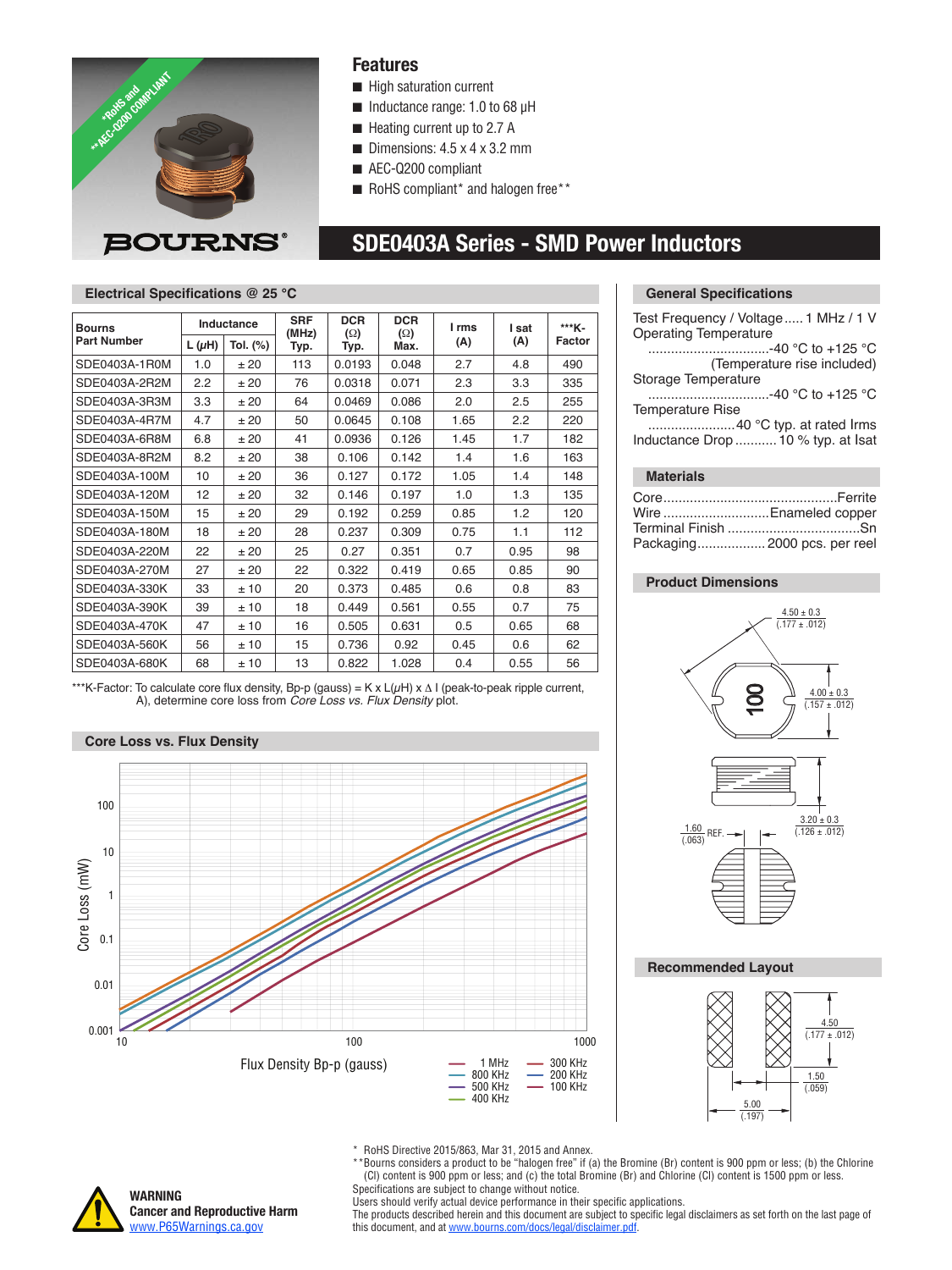# **SDE0403A Series - SMD Power Inductors**

**Inductance vs. IDC**

#### $0.0$   $0.0$ 0.5 1.0 1.5 2.0 2.5 0.0 1.0 2.0 3.0 4.0 0.0 1.0 2.0 3.0 4.0 IDC (A)  $L(\mu H)$ IDC (A) ΔT (°C)  $L @ 25 °C — -L @ 125 °C$  $-\Delta T \otimes 25$  °C  $\frac{1}{0.0}$ 10.0 20.0 30.0 40.0 50.0 60.0  $0.0$ <br>0.0 6.0 3.0 9.0 12.0 15.0 18.0 0.0 0.3 0.6 0.9 1.2 1.5 0.0 0.3 0.6 0.9 1.2 1.5 IDC (A) L (µH) IDC (A) ΔT (°C)  $L @ 25 °C — - L @ 125 °C$ ΔT @ 25 °C  $0.0$ <br> $0.0$ 10.0 20.0 30.0 40.0 50.0 60.0  $0.0\,$   $0.0$ 25.0 20.0 30.0 35.0 5.0 10.0 15.0 40.0  $0.0$ <br> $0.0$ 50.0 40.0 60.0 70.0 20.0 10.0 30.0 80.0 0.0 0.3 0.6 0.9 1.2 0.0 0.3 0.6 0.9 1.2 IDC (A) L (µH) IDC (A) ΔT (°C)  $-L@25°C$  - L @ 125 °C  $\Delta$ T @ 25 °C  $\frac{1}{0.0}$ 10.0 20.0 30.0 40.0 50.0 60.0 0.0 0.2 0.4 0.6 0.8 0.0 0.2 0.4 0.6 0.8 IDC (A) L (µH) IDC (A) ΔT (°C)  $L @ 25 °C — -L @ 125 °C$ ΔT @ 25 °C  $0.0$ <br> $0.0$ 20.0 10.0 30.0 40.0 50.0 60.0 70.0 **SDE0403A-2R2M SDE0403A-150M SDE0403A-330K SDE0403A-680K SDE0403A-2R2M SDE0403A-150M SDE0403A-330K SDE0403A-680K How to Order** Model specific applications.

## **BOURNS®**

**Electrical Schematic**

$$
\begin{array}{c}\n - \text{matrix} \\
- \text{0000} \\
- \text{0000} \\
- \text{0000} \\
- \text{0000} \\
- \text{0000} \\
- \text{0000} \\
- \text{0000} \\
- \text{0000} \\
- \text{0000} \\
- \text{0000} \\
- \text{0000} \\
- \text{0000} \\
- \text{0000} \\
- \text{0000} \\
- \text{0000} \\
- \text{0000} \\
- \text{0000} \\
- \text{0000} \\
- \text{0000} \\
- \text{0000} \\
- \text{0000} \\
- \text{0000} \\
- \text{0000} \\
- \text{0000} \\
- \text{0000} \\
- \text{0000} \\
- \text{0000} \\
- \text{0000} \\
- \text{0000} \\
- \text{0000} \\
- \text{0000} \\
- \text{0000} \\
- \text{0000} \\
- \text{0000} \\
- \text{0000} \\
- \text{0000} \\
- \text{0000} \\
- \text{0000} \\
- \text{0000} \\
- \text{0000} \\
- \text{0000} \\
- \text{0000} \\
- \text{0000} \\
- \text{0000} \\
- \text{0000} \\
- \text{0000} \\
- \text{0000} \\
- \text{0000} \\
- \text{0000} \\
- \text{0000} \\
- \text{0000} \\
- \text{0000} \\
- \text{0000} \\
- \text{0000} \\
- \text{0000} \\
- \text{0000} \\
- \text{0000} \\
- \text{0000} \\
- \text{0000} \\
- \text{0000} \\
- \text{0000} \\
- \text{0000} \\
- \text{0000} \\
- \text{0000} \\
- \text{0000} \\
- \text{0000} \\
- \text{0000} \\
- \text{0000} \\
- \text{0000} \\
- \text{0000} \\
- \text{0000} \\
- \text{0000} \\
- \text{0000} \\
- \text{0000} \\
- \text{0
$$



Value Code (see table)

Specifications are subject to change without notice. Users should verify actual device performance in their

The products described herein and this document are subject to specific legal disclaimers as set forth on the last page of this document, and at

www.bourns.com/docs/legal/disclaimer.pdf.